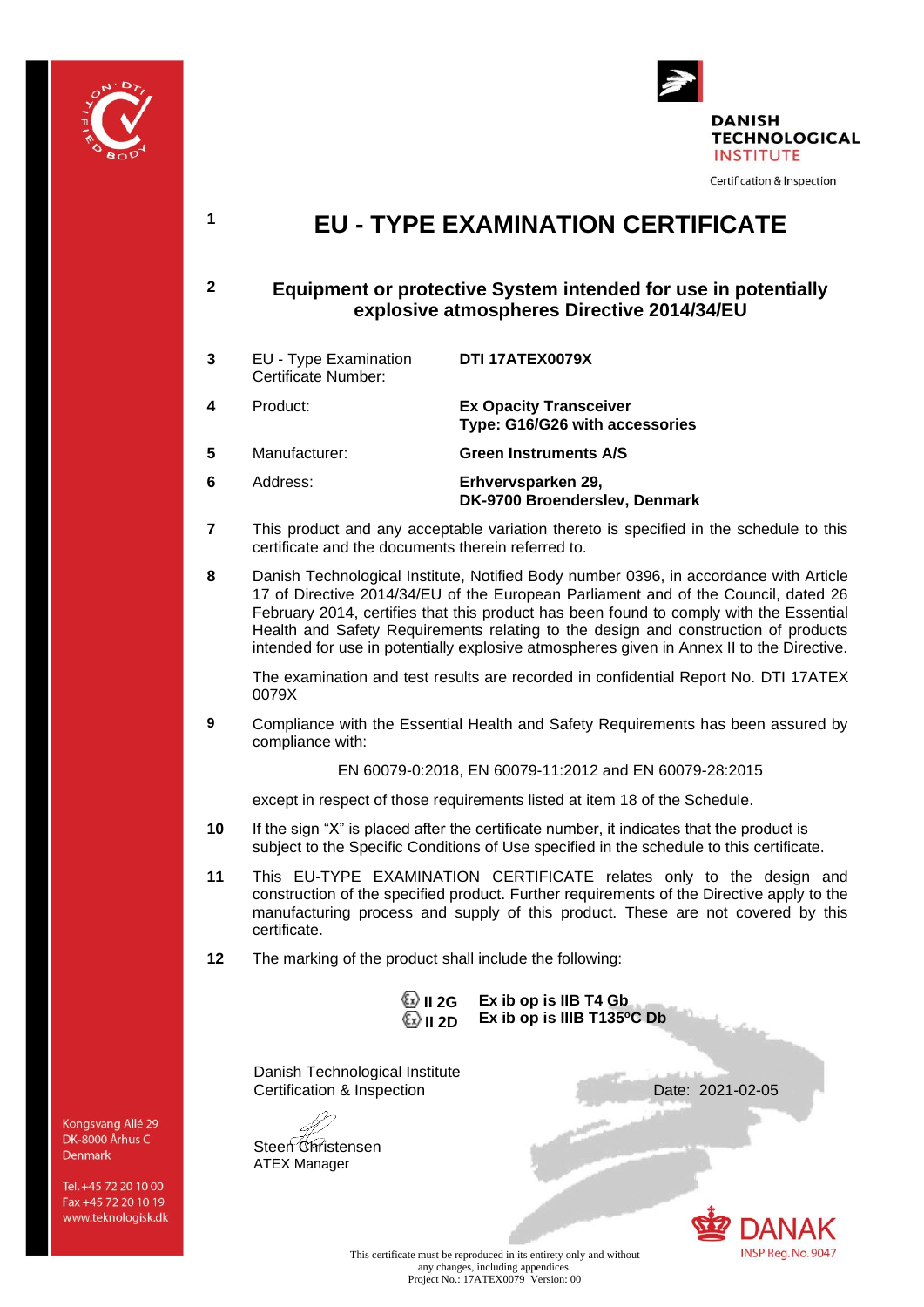



# **<sup>13</sup> Schedule**

# **<sup>14</sup> Certificate Number DTI 17ATEX0079X**

# **15 Description of Product**

The G16/G26 Opacity Transceiver is designed for monitoring of the clarity of air or gaseous media.

The Opacity Transceiver type G16/G26 consists of enclosure and internal circuits and optical components. The enclosure consists of the transceiver house and the end lid. The transceiver housing is made of AISI 316 stainless steel. There is an optical window glued in front of the transceiver house. The optical window is made of N-BK7 tempered glass. The end lid is made of AISI 316 stainless steel and includes the keypad HMI interface. The Opacity Transceiver is powered by an external power supply. External electrical connections are made through two ports: The Power Supply port and the Bus-Interface port.

The opacity monitor uses a green light beam based on the principle of light transmission. It is a double pass system from which a light beam with specific spectral characteristics is projected across the media to be monitored. The amount of light reflected to the instrument from the reflector after passing through the media is compared with the maximum possible return when light absorbing and scattering media are not present in the area.

By calculating the difference between the emitted light and the received light, conditions related to the light absorbing or scattering media can be obtained.

#### **Type, key:**

Electrical part:Opacity Transceiver, Type: G16/G26, part no. 03456

#### **Non-Electrical accessories for use with / mounting of the Opacity Transceiver**

| <b>Product</b>                        | Type                                                                                                      | Part #                     |
|---------------------------------------|-----------------------------------------------------------------------------------------------------------|----------------------------|
| Connection cable                      | The 5P shield connection comes in 2 meter and a<br>15-meter version complete with M12 straight<br>socket. | 03453 (2m)<br>03457 (15 m) |
| Reflector Module<br>G <sub>16</sub>   | The reflector module G16 is arranged as complete<br>unit with reflector and housing.                      | 03454                      |
| Reflector Module<br>G26               | The reflector module G26 is arranged as complete<br>unit with reflector, housing and bracket.             | 03455                      |
| Air Module<br>G16/G26                 | The Air module G16/G26 is arranged as complete<br>unit with, housing, ring nut and air connection.        | 03458                      |
| Transceiver<br><b>Mounting Module</b> | The transceiver mounting module G26 is arranged<br>as a complete unit with housing and bracket.           | 03472                      |

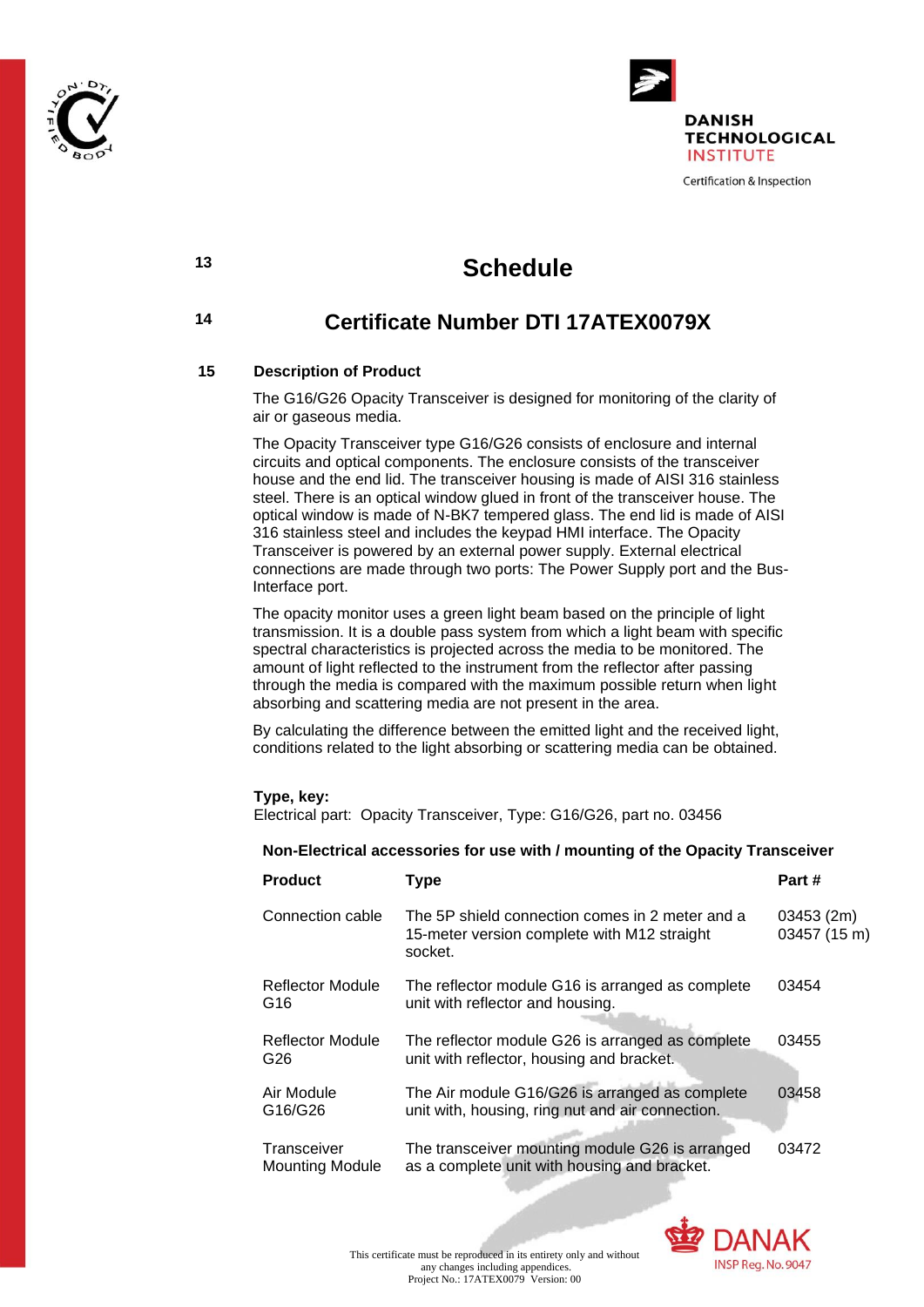



### **Specifications**

Intrinsically safe entity parameters G16/G26 unit:

| <b>Port Name</b>     | Ui [V] | $\text{li}\,[\text{mA}]$ Pi $\,[\text{mW}]$ |      | $Ci$ [ $\mu$ F] | Li [ $\mu$ H] |
|----------------------|--------|---------------------------------------------|------|-----------------|---------------|
| <b>Power Supply</b>  | 24.0   | 180                                         | 1100 | 0.011           | 71            |
| <b>Bus-Interface</b> | 4.0    | 100                                         | 90   | 200             |               |

Range of ambient temperature:  $-25^{\circ}$ C ≤ ta ≤ +55 $^{\circ}$ C

### **16 Report Number**

DTI 17ATEX 0079X

## **17 Specific Conditions of Use**

- 1. The ambient temperature range is limited to -25°C ... +55°C.
- 2. When installing and using the equipment, ensure overvoltage category I/II according to IEC60664-1 is fulfilled.
- 3. When installing and using in combustible dust environment, measures should be taken to prevent dust accumulation on the surface of the enclosure.
- 4. When installing and using the equipment, measures should be taken to protected from UV light.
- 5. Static Electricity Hazard clean only with damp cloth.
- 6. Warning: "WARNING: Laser Radiation, Do not stare into beam".

#### **18 Essential Health and Safety Requirements**

In addition to the Essential Health and Safety Requirements (EHSRs) covered by the standards listed at item 9, the following are considered relevant to this product, and conformity is demonstrated in the report:

None



This certificate must be reproduced in its entirety only and without any changes including appendices. Project No.: 17ATEX0079 Version: 00